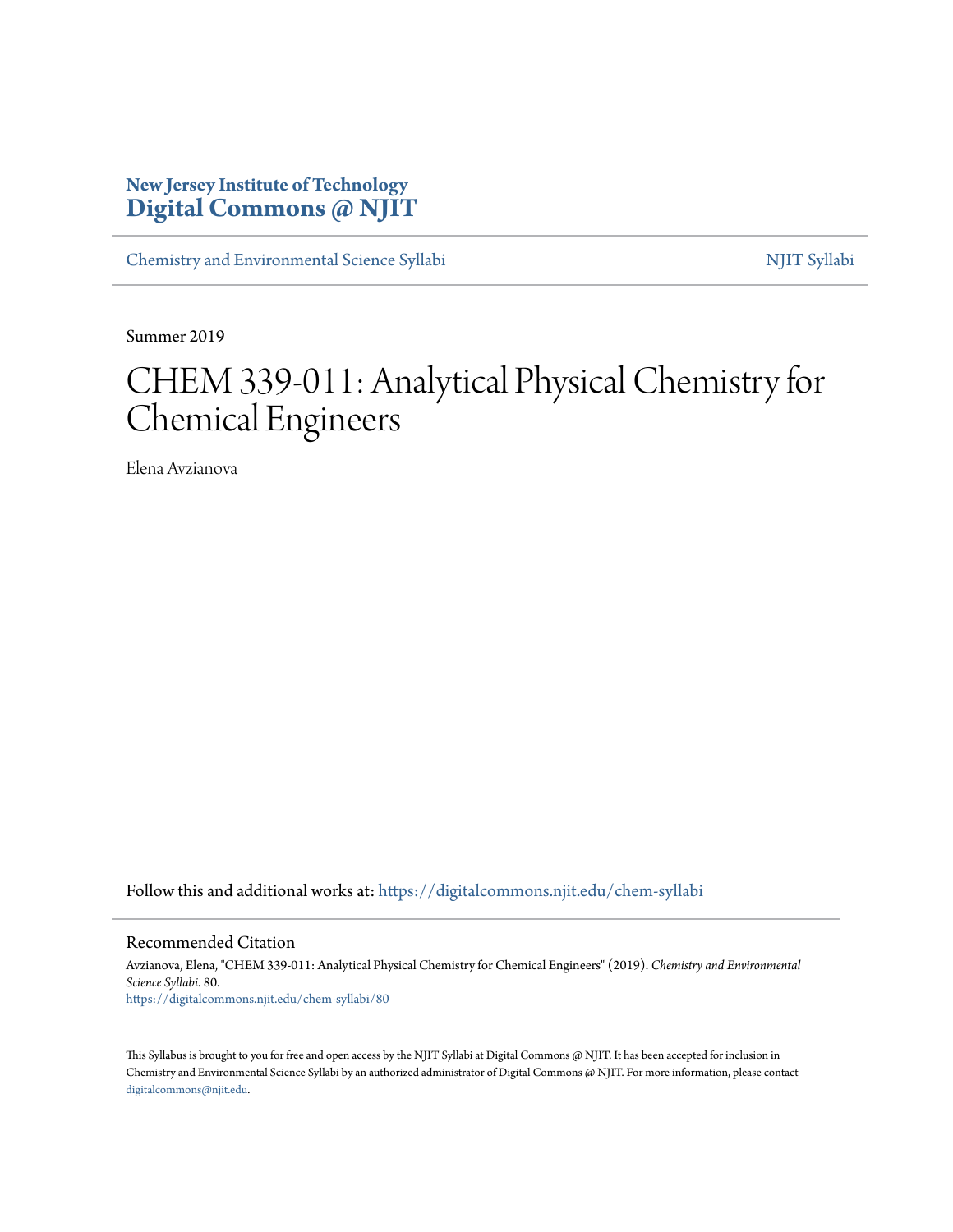

#### THE DEPARTMENT OF CHEMISTRY AND ENVIRONMENTAL SCIENCE

#### **Phys Chem 235A & Analytical Physical Chem 339**

#### *Summer 2019 Course Syllabus*

**NJIT [Academic](https://www.njit.edu/policies/sites/policies/files/academic-integrity-code.pdf) Integrity Code**: All Students should be aware that the Department of Chemistry & Environmental Science (CES) takes the University Code on Academic Integrity at NJIT very seriously and enforces it strictly. This means that there must not be any forms of plagiarism, i.e., copying of homework, class projects, or lab assignments, or any form of cheating in quizzes and exams. Under the University Code on Academic Integrity, students are obligated to report any such activities to the Instructor.

#### **COURSE INFORMATION**

#### **Course Description**:

This course will offer students an introduction to physical and analytical chemistry laboratory techniques. The application of principles learned in lecture will be reinforced by the experiments done in this lab. They will also provide exposure to analytical and other techniques used in chemistry and chemical engineering.

**Number of Credits**:

 $\mathcal{D}_{\mathcal{L}}$ 

**Prerequisites**:

Chem 236 and Math 225A

#### **Course-Section and Instructors**

| <b>Course-Section</b> | <b>Instructor</b>                              | <b>Office Hours</b> |
|-----------------------|------------------------------------------------|---------------------|
| O1 1                  | Dr. Elena Avzianova<br>Room 356, phone $x3583$ | Office Hours: TBA   |
|                       | Elena.avzianova@njit.edu                       |                     |

#### **Learning outcomes:**

Upon the successful completion of this course, the students should be able to:

- Apply the physical and analytical chemistry principles to the practical laboratory experiments
- Perform accurate quantitative physical measurements
- Analyze data statistically and assess reliability of the results
- Interpret the experimental results, draw conclusions, and communicate effectively through oral and written reports
- Work in a team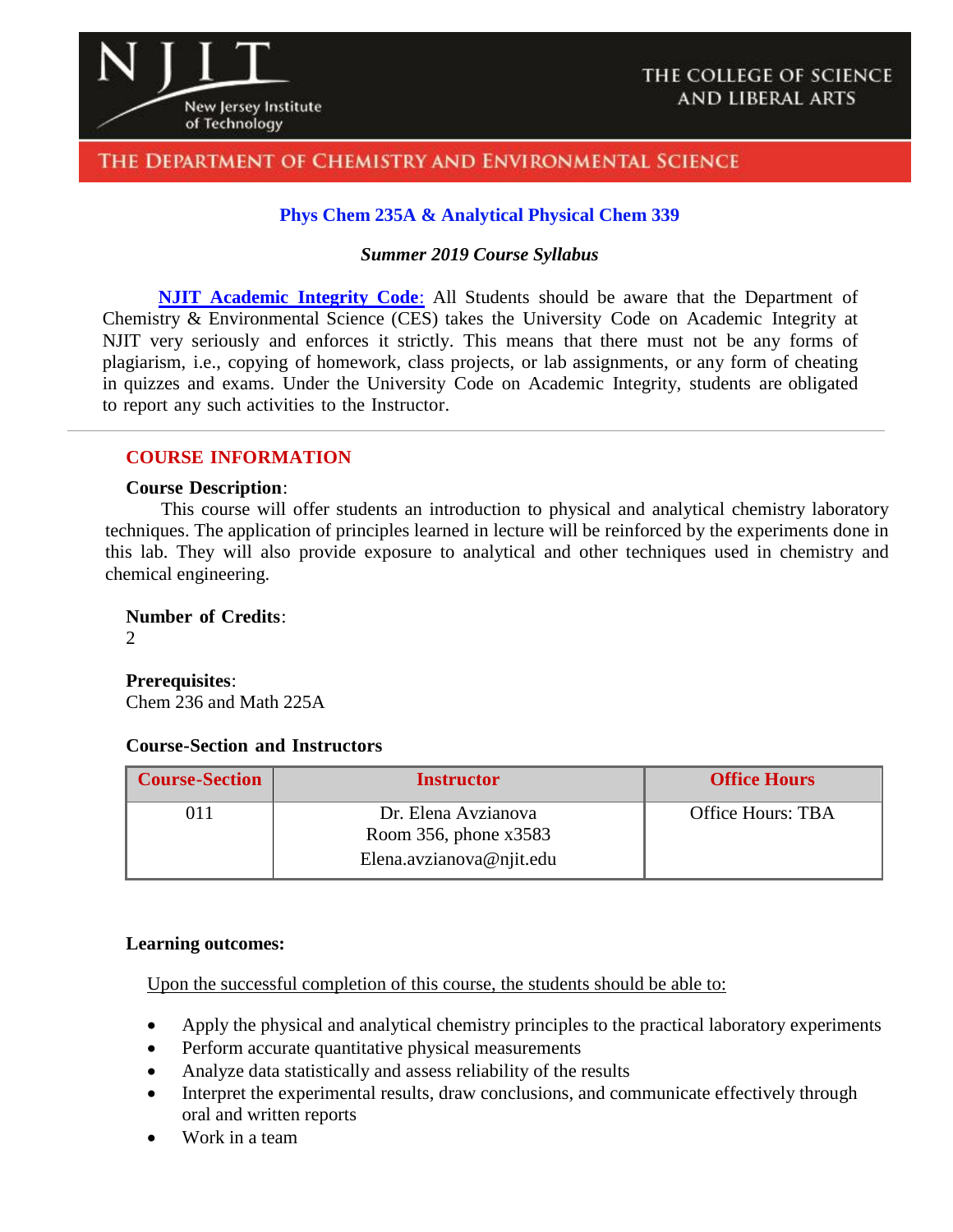#### **POLICIES**

**All students must familiarize themselves with, and adhere to, all** official university-wide student policies. We take these policies very seriously and enforce them strictly.

## **Late submission incurs a grade deduction of two points per day. Report which is past deadline will not be accepted.**

#### **Attendance at classes will be recorded and is mandatory.**

**Grading Policy**: The total grade in this course will be a composite of your reports, quizzes and oral presentation. The grade of reports in this course will be determined as follows:

| Preliminary Experiments (i)   | 50 pts    |
|-------------------------------|-----------|
| Preliminary Experiments (ii)  | 50 pts    |
| Experiment 15 (theoretical)   | 50 pts    |
| Experiments 1-14              | $100$ pts |
| Individual oral presentations | $100$ pts |

| <b>SECTION</b>                   | <b>MAX SCORE</b> |
|----------------------------------|------------------|
| Abstract                         | 5                |
| Introduction/Objective           | 5                |
| Theory                           | 5                |
| <b>Experimental Procedure</b>    | 5                |
| Results – Data/Calculation/Plots | 30               |
| Results – Interpretation         | 30               |
| Results – Error Analysis         | 15               |
| Discussion                       | 5                |
| TOTAL                            | $100$ pts        |

#### **LAB REPORT GRADING**

### *Zero Tolerance policy is applied. Any occasion of Cheating/Plagiarism will irrevocably lead to an "F" for the course. Additional measures might be imposed as per NJIT Academic Integrity code:*

*"Academic Integrity is the cornerstone of higher education and is central to the ideals of this course and the university. Cheating is strictly prohibited and devalues the degree that you are working on. As a member of the NJIT community, it is your responsibility to protect your educational investment by knowing and following the academic code of integrity policy that is found at:*

*[http://www5.njit.edu/policies/sites/policies/files/academic-integrity-code.pdf.](http://www5.njit.edu/policies/sites/policies/files/academic-integrity-code.pdf)*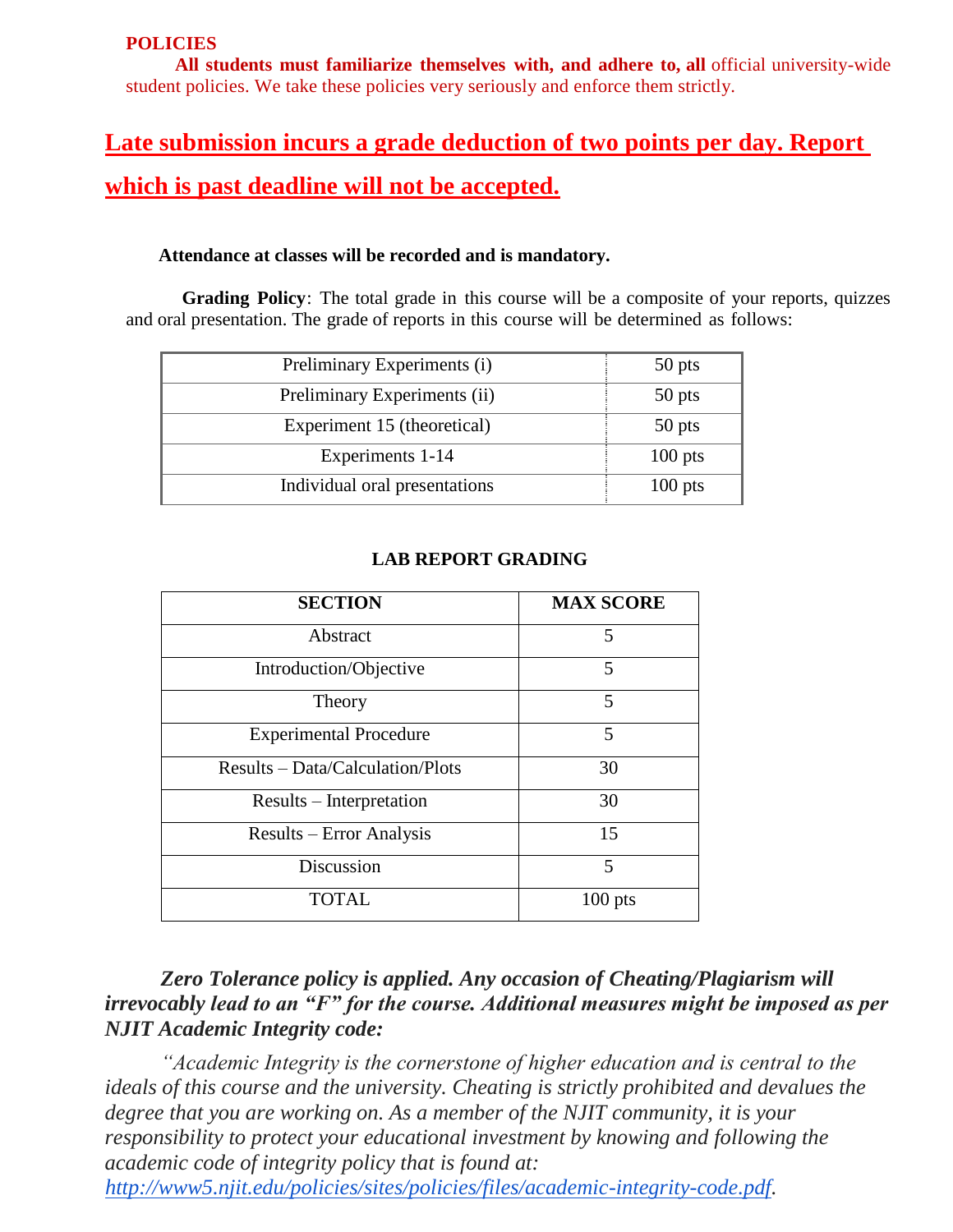*Please note that it is my professional obligation and responsibility to report any academic misconduct to the Dean of Students Office. Any student found in violation of the code by cheating, plagiarizing or using any online software inappropriately will result in disciplinary action. This may include a failing grade of F, and/or suspension or dismissal from the university. If you have any questions about the code of Academic Integrity, please contact the Dean of Students Office at [dos@njit.edu"](mailto:dos@njit.edu)*

|                     |                   | <b>Submission</b> |
|---------------------|-------------------|-------------------|
| <b>Reports</b>      | <b>Due dates:</b> | closed            |
| Pre I, II           | $27$ -May         | $2-Jun$           |
| <b>Exp 11</b>       | $28$ -May         | $4$ -Jun          |
| <b>Exp 12</b>       | 30-May            | 6-Jun             |
| <b>Exp 13</b>       | 4-Jun             | 8-Jun             |
| <b>Exp 15</b>       | 6-Jun             | $10$ -Jun         |
| <b>Exp 14</b>       | $10$ -Jun         | $13$ -Jun         |
| <b>Weeks 7 - 8</b>  | $13$ -Jun         | 18-Jun            |
| <b>Weeks 9 - 10</b> | 18-Jun            | 24-Jun            |
| Weeks 11 - 12       | $24$ -Jun         | $26$ -Jun         |
| <b>Final grades</b> | Due to            | 27 Jun            |

## **Laboratory reports due date:**

### **Important:**

- Lab manuals are located on Moodle. Students must bring a hard copy of the lab procedure to class and submit to instructor for signature.
- Students work in laboratory in groups of two. Each student must work on reports independently and submit individual reports.
- In rare cases a group of three will be formed. Such a group will perform 1.5 times the number of experiments than the groups of two.
- Before starting the lab, each student must present to instructor for signing a tear sheet with student's name, current date, and title of experiment. At the end of the day, the tear sheet must be presented to instructor for signing again. The tear sheet is to be turned in along with the lab report.
- **All assignments must be turned in by due date (see Moodle page for date information). Late reports lose two points per day. Reports late by deadline will be not accepted.**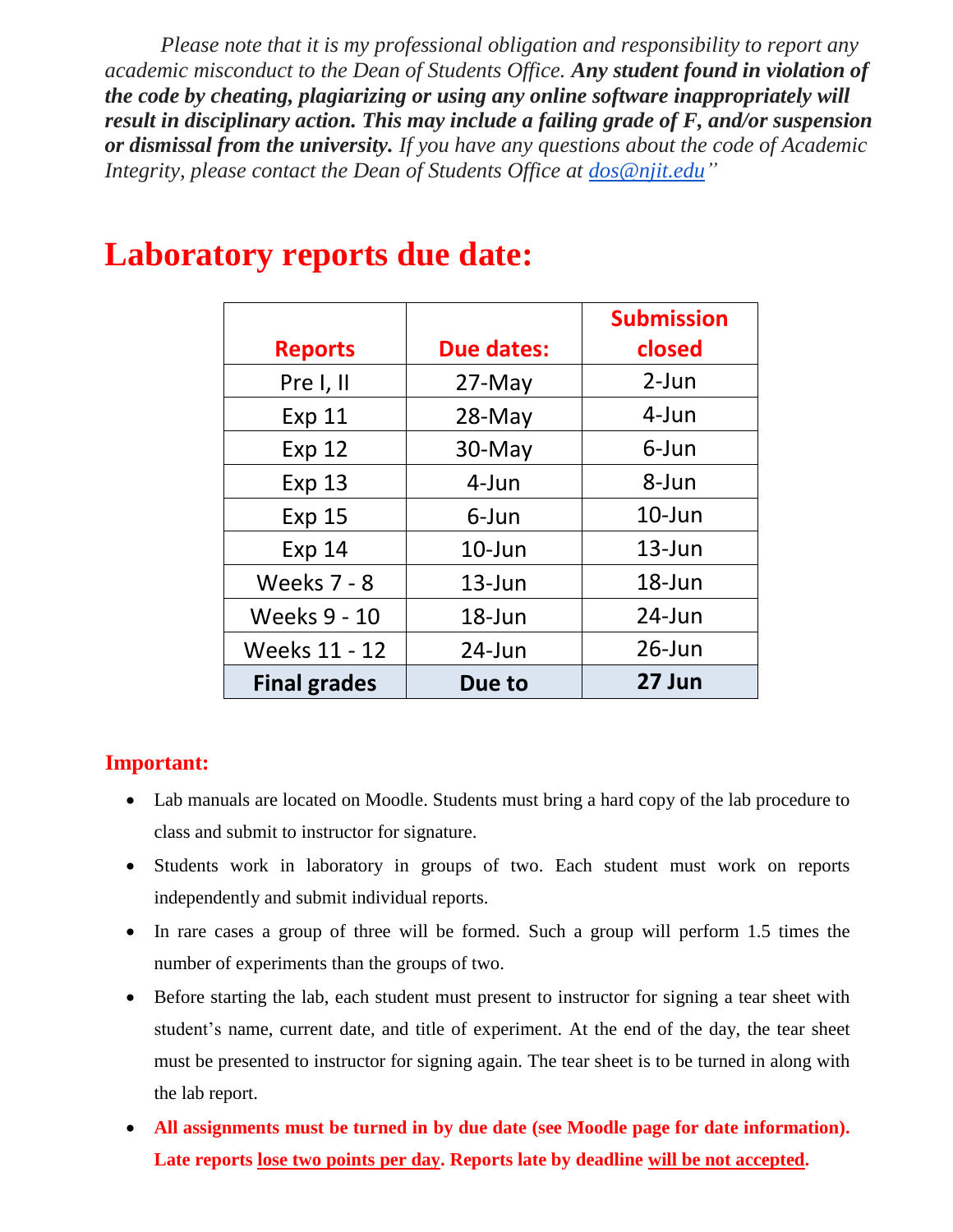- All reports must be submitted via Turnitin. Reports submitted by e-mail will not be accepted. No resubmission after due date is allowed!
- You must attach **a legible copy of the tear sheet showing original data with instructor's signature to the report.** Reports without such an attachment will not be accepted! If taking a photograph with a smartphone, it is recommended to use the CAMScanner app to produce a legible copy.
- All electronically submitted reports should be typed, 1.5-spaced, using 12-point font. No handwritten assignments will be accepted.

**Attendance Policy**: Attendance at classes will be recorded and is **mandatory**.

- Students are expected to come to the lab on time and in full preparation for the scheduled experiment, and to stay in the lab until the data collection is completed. A tardy will be recorded if you are more than 15 minutes late.
- You will not be allowed to begin your experiment if you are more than 30 min late. In the event of an excused absence, a student is responsible for having the missed experiment made up as soon as possible in another section with the instructor's permission
- All absence must be excused by the Dean of Students office. In the event that a student has a legitimate reason for missing a class, the student should contact the Dean of Students office and present written verifiable proof of the reason for absence.

#### **Homework policies:** Coming prepared

- You must have read and understood the manual for the lab you will be performing.
- A printed copy of the manual must be brought to the lab. Lab Manuals are located on Moodle.
- A pop quiz may be given to students before the lab. Students who failed the quiz will not be allowed to conduct the experiments for safety reasons.

#### **Safety policies:**

- Safety goggles, gloves and laboratory coats must be worn at all times.
- No eating or drinking in the lab at any time!
- Always wear covered shoes, long pants, and keep your hair up.
- You must leave your work station clean and in good order before leaving the laboratory.
- Do not lean, hang over or sit on the laboratory tables.
- Singing, dancing, and fooling around or "horse play" in the laboratory is absolutely forbidden. Students found in violation of this safety rule will be barred from participating in future labs.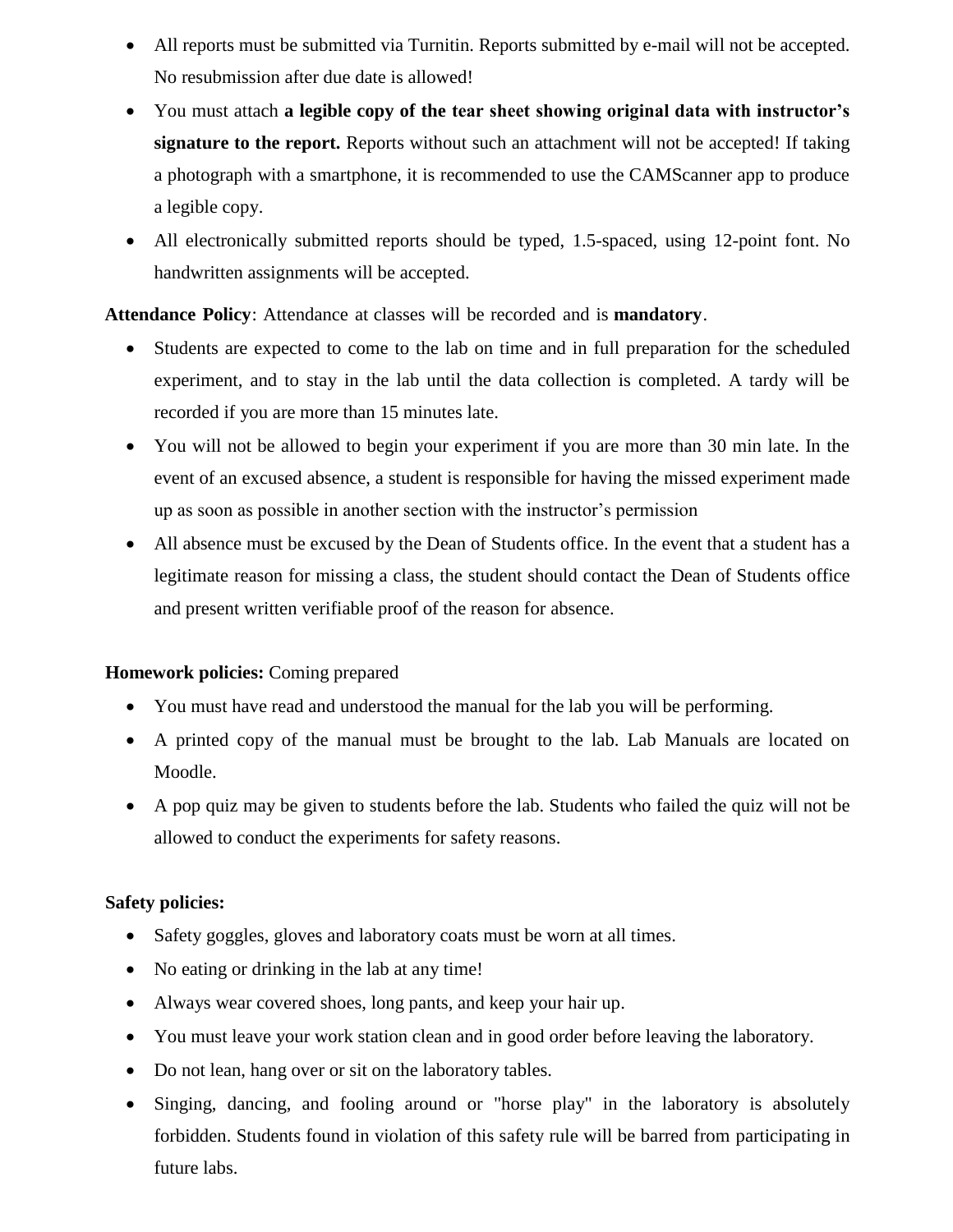- Only the experiments described in the manual and assigned for specific day may be performed. Talk to instructor and get permission before performing make up experiments in a different lab section.
- If instructor deems a student dangerous to himself/herself and/or others because of lack of preparation or for safety reasons, the student will be asked to leave.
- More information on safety and using various pieces of lab equipment is available on Moodle.

#### **ADDITIONAL RESOURCES**

**Chemistry Tutoring Center**: Located in the Central King Building, Lower Level, Rm. G12. Hours of operation are Monday – Friday 10:00 am - 6:00 pm. For further information please click [here.](http://chemistry.njit.edu/students/)

**Accommodation of Disabilities**: **O**ffice of **A**ccessibility **R**esources and **S**ervices (*formerly known as Disability Support Services*) offers long term and temporary accommodations for undergraduate, graduate and visiting students at NJIT.

If you are in need of accommodations due to a disability please contact Chantonette Lyles, Associate Director at the Office of Accessibility Resources and Services at 973-596-5417 or via email at [lyles@njit.edu.](mailto:lyles@njit.edu) The office is located in Fenster Hall Room 260. A Letter of Accommodation Eligibility from the Office of Accessibility Resources Services office authorizing your accommodations will be required.

For further information regarding self-identification, the submission of medical documentation and additional support services provided please visit the Accessibility Resources and Services (OARS) website at:

[http://www5.njit.edu/studentsuccess/disability-support-services/](http://www.njit.edu/studentsuccess/accessibility/)

| May | 20             | <b>First Summer Session Begins</b>                                                |
|-----|----------------|-----------------------------------------------------------------------------------|
| May | 21             | 100% Refund Ends                                                                  |
| May | 22             | 80% Refund Begins                                                                 |
| May | 22             | W Grades Posted for all Withdrawals from First Summer<br>Session                  |
| May | 27             | 80% Refund Ends. Memorial Day - No Classes<br><b>Scheduled. University Closed</b> |
| May | 28             | 60% Refund Begins                                                                 |
| Jun | $\overline{2}$ | 60% Refund Ends                                                                   |
| Jun | 3              | 40% Refund Begins                                                                 |
| Jun | 5              | 40% Refund Ends                                                                   |
| Jun | 6              | 20% Refund Begins                                                                 |
| Jun | 8              | 20% Refund Ends                                                                   |
| Jun | 8              | Last day to withdraw from a class in First Summer<br>Session                      |
| Jun | 27             | <b>Final Grades Due</b>                                                           |

#### **Important Dates**